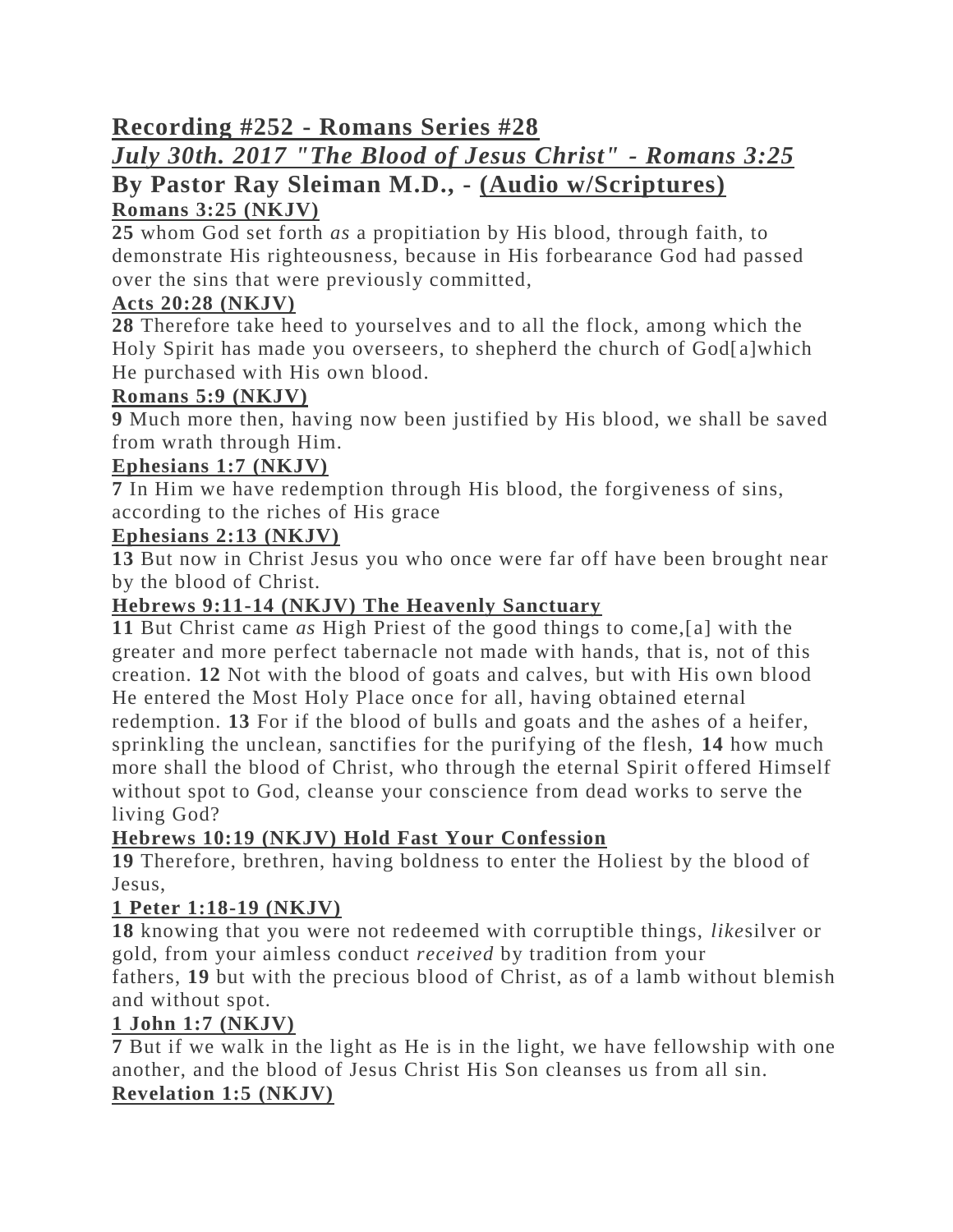**5** and from Jesus Christ, the faithful witness, the firstborn from the dead, and the ruler over the kings of the earth. To Him who loved us and washed[\[a\]](https://www.biblegateway.com/passage/?search=rev+1%3A5&version=NKJV#fen-NKJV-30703a) us from our sins in His own blood,

## **Romans 3:21 (NKJV) God's Righteousness Through Faith**

**21** But now the righteousness of God apart from the law is revealed, being witnessed by the Law and the Prophets,

## **John 1:29 (NKJV) The Lamb of God**

**29** The next day John saw Jesus coming toward him, and said, "Behold! The Lamb of God who takes away the sin of the world!

## **Matthew 5:17-18 (NKJV) Christ Fulfills the Law**

**17** "Do not think that I came to destroy the Law or the Prophets. I did not come to destroy but to fulfill. **18** For assuredly, I say to you, till heaven and earth pass away, one jot or one tittle will by no means pass from the law till all is fulfilled.

## **Matthew 20:28 (NKJV)**

**28** just as the Son of Man did not come to be served, but to serve, and to give His life a ransom for many."

#### **Luke 24:44-45 (NKJV) The Scriptures Opened**

**44** Then He said to them, "These *are* the words which I spoke to you while I was still with you, that all things must be fulfilled which were written in the Law of Moses and *the* Prophets and *the* Psalms concerning Me." **45** And He opened their understanding, that they might comprehend the Scriptures.

#### **1 Corinthians 5:7 (NKJV)**

**7** Therefore purge out the old leaven, that you may be a new lump, since you truly are unleavened. For indeed Christ, our Passover, was sacrificed for  $us.[a]$  $us.[a]$ 

## **Hebrews 9:22 (NKJV)**

**22** And according to the law almost all things are purified with blood, and without shedding of blood there is no remission.

#### **Genesis 2:17 (NKJV)**

**17** but of the tree of the knowledge of good and evil you shall not eat, for in the day that you eat of it you shall surely die."

## **Isaiah 53:6 (NKJV)**

**6** All we like sheep have gone astray;

We have turned, every one, to his own way;

And the Lord has laid on Him the iniquity of us all.

## **1 Peter 2:24 (NKJV)**

**24** who Himself bore our sins in His own body on the tree, that we, having died to sins, might live for righteousness—by whose stripes you were healed.

# **1 John 2:1-2 (NKJV)**

**2** My little children, these things I write to you, so that you may not sin. And if anyone sins, we have an Advocate with the Father, Jesus Christ the